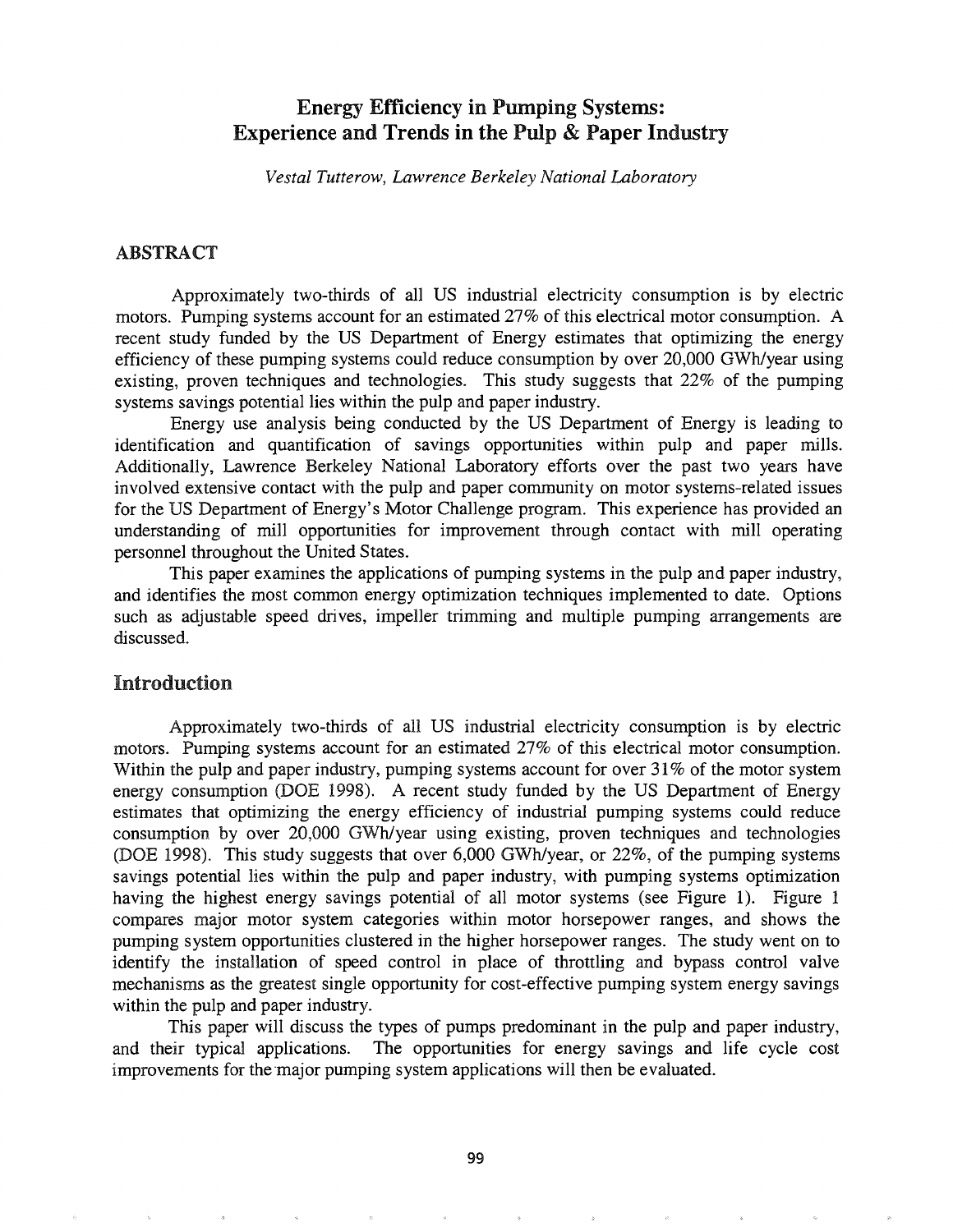The author's activities with the pulp and paper industry are a part of the Motor Challenge program within the US Department of Energy's Office of Industrial Technologies. Motor Challenge seeks to improve US industrial efficiency through use of the "systems approach" for motor system design and analysis. This effort supports the industry's Agenda 2020 energy research initiatives by providing near-term opportunities for energy and cost savings using existing technology and methodologies.



Figure 1. Potential Energy Savings by Application and Motor Size for Paper and Allied Products (SIC 26) (DOE 1998)

## Pumps and Pumping Systems Used in the Pulp & Paper Industry

Pumps are generally classified into two main groups -- dynamic or positive displacement pumps. Dynamic pumps impart kinetic energy to a fluid, which is converted to pressure as the fluid leaves the pump impeller. Positive displacement pumps pressurize a fluid by displacing a fixed volume with each piston stroke or shaft rotation, and include reciprocating displacement pumps such as piston types, and rotary displacement pumps such as gear, rotary lobe, and screw designs. Positive displacement pumps are usually preferred for viscous or abrasive liquids and liquids requiring metered or precisely controlled delivery. .

Each of the many designs within each group has advantages and disadvantages that dictate the selection of one design over the others for a given application. Within the pulp and paper industry, dynamic pumps are typically recommended for applications involving high volumes or liquids mixed with large solids or stringy fibers, such as paper stock.

Centrifugal pumps, the most common type of dynamic pump, are predominant in the pulp and paper industry. Centrifugal pump categories include axial (propeller), mixed flow, and radial pumps. Each has many variations in design, but their general characteristics include low maintenance, long operating lives, and safe operation.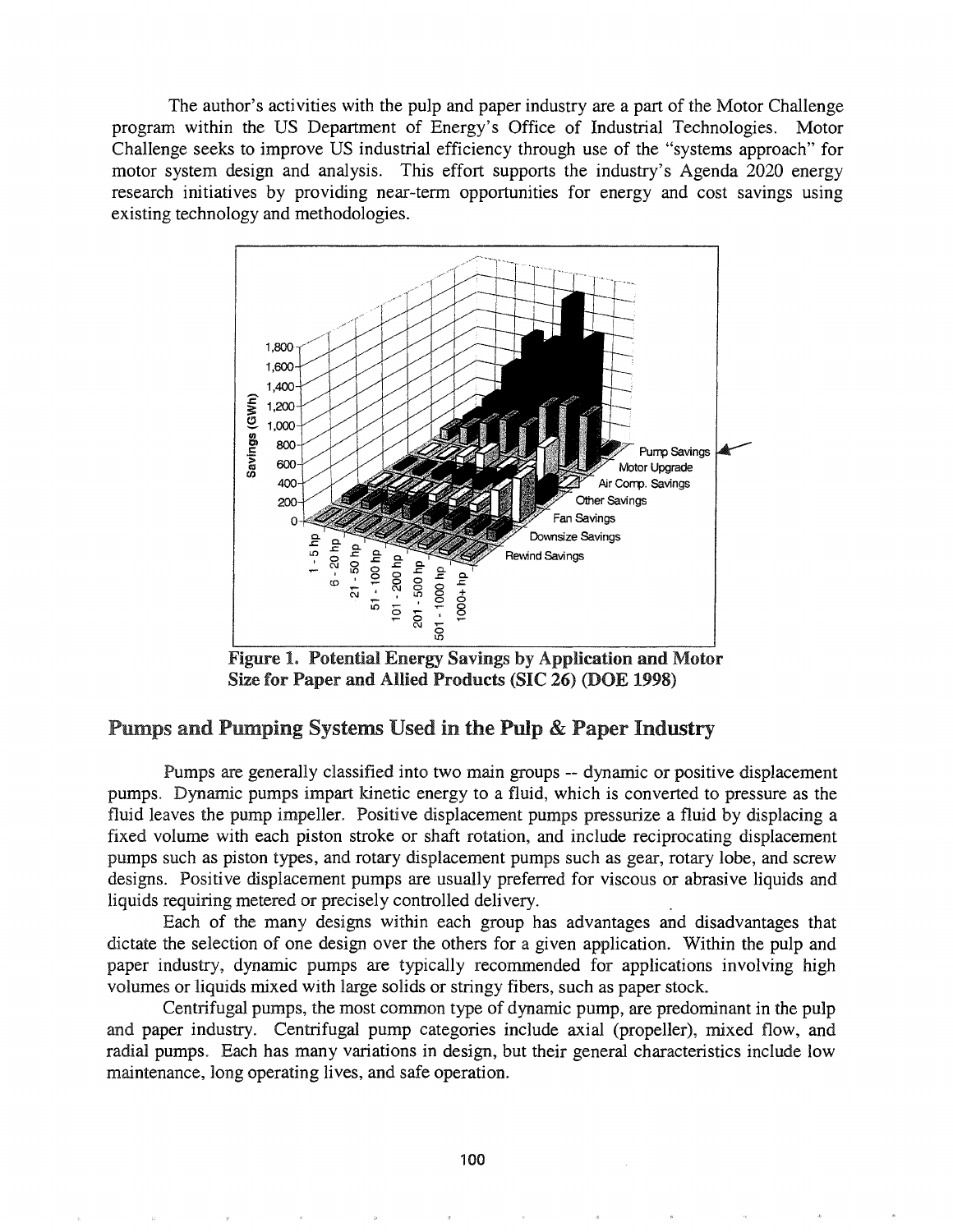A pump is but one component of a pumping system. To create a system with optimal efficiency and minimal life cycle cost, one must consider the operation of the entire system and the interactions of each component with other components. The other components in a typical system include the prime mover (usually an electric motor), piping, valves, and end-use equipment.

Pumping systems are generally classified as closed-loop or open-loop systems, both of which are common in the pulp and paper industry. A closed-loop system recirculates fluid through its piping and other components. An open-loop system has an input and an output, as fluid is transferred from a fluid source to a process or storage container. Closed-loop systems typically have no static head loads, so frictional losses constitute their dominant pump load. In contrast, open-loop systems typically have static head requirements due to elevation and tank pressurization needs. As discussed later in this paper, energy and life cycle optimization strategies will differ significantly for these two systems, especially if variable frequency drives are employed.

Pumping systems have a large variety of applications in the pulp and paper industry, including steam and condensate pumps, chemical pumps, and various types of hydraulic and lubrication pumps. Several of the specialized pulp and paper applications are described in the following paragraphs. All of these demanding applications require special care in the design of the pumping system and equipment selection. For example, abrasive media may make a pump susceptible to internal recirculation (leading to excessive wear) if the discharge chamber is oversized. Individuals considering energy efficiency improvements to pumping systems must be mindful of these special design requirements, since compromises to the reliability and durability of the systems cannot be tolerated.

Properly functioning fan pumps (which supply stock to the paper machine head box) are essential to paper quality due to their role in supplying an even flow of paper stock to the paper machines. Fan pumps are usually double suction (impellers with dual, opposed inlets with a common outlet) pumps with split, staggered vanes. Fan pumps and other pumps used for paper stock pumping must meet particular suction conditions for proper operation, based on the consistency of the paper stock, fiber length, degree of agitation, and entrained air (Coan 1995). Broke service pumps are another special type of paper stock pump. These pumps spend much of their operating hours in standby mode handling a low flow. At the time of a paper web break, these pumps must rapidly remove the broke (partly manufactured paper from a broken web or from trim on a paper machine) to a broke storage area for reprocessing (Coan 1995). Two-pump systems are used at many mills to handle these variations in flow.

Centrifugal cleaner pumps are subjected to very abrasive operating conditions, such as sand and other debris. Shower pumps (which provide water sprays to clean fibers and contaminants from felt, wire, rolls, and other paper machine components) must operate at high speeds and pressures. Multi-stage or multiple pumps in series are common in shower pump applications. Pumps used in coating applications must handle high viscosity liquids with up to 70% solids. Such applications require increasing the internal clearances in the pump casing, leading to the need to oversize impellers and motors to compensate for the pump's loss of efficiency (DOE 1999).

Black liquor (a complex mixture of inorganic elements and degraded wood substances) pumping requires pumps with special stuffing box (the point where the shaft penetrates the pump casing) packing or mechanical seals (seals using springs or bellows) to handle the pressures, temperatures, and abrasiveness found in black liquor systems. Green liquor, white liquor, and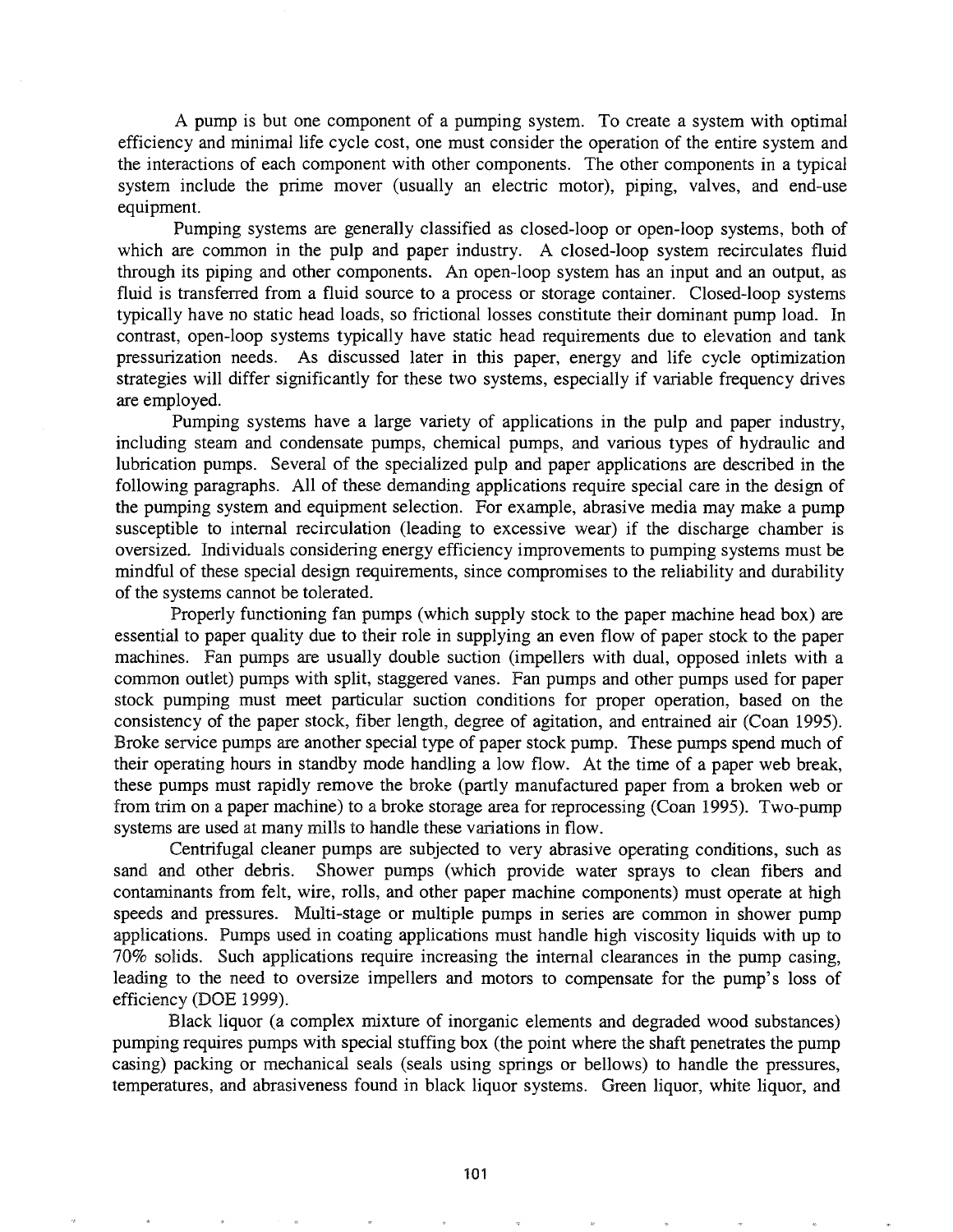lime mud (all products of the chemical pulping process) present abrasive environments for pumps. Pumps used in bleach plants are exposed to a corrosive environment from chemicals such as chlorine dioxide, calcium, and sodium hypochlorite. This requires special materials, such as 317 stainless steel or titanium. Digester (equipment which processes the wood chips into pulp) recirculation pumps are exposed to large temperature and pressure swings because digestion is a batch process. High temperatures and pressures are present during the batch service, and then cool-down is experienced between batches. Special packing or seals are usually required, and allowances should be made for thermal expansion of the piping.

## The Systems Approach

Evaluating the pumping system as a whole, rather than a collection of individual pieces of equipment, is necessary to provide cost-effective operation and maintenance of that system. This "systems approach" looks at both the supply and demand sides of the system and how they interact. The systems approach usually involves the following types of interrelated actions (DOE 1999):

- @ Establishing current conditions and operating parameters;
- Determining present and estimating future process production needs;
- Gathering and analyzing operating data and developing load duty cycles;
- <sup>e</sup> Assessing alternative system designs and improvements, including estimates of the capital and life cycle costs of the alternatives;
- Determining the most technically and economically sound options, taking into consideration all of the subsystems using a life cycle cost analysis;
- Implementing the best option;
- \* Assessing energy consumption with respect to performance;
- Continuing to monitor and optimize the system; and
- @ Continuing to operate and maintain the system for peak performance..

## Energy Saving Strategies

Whether evaluating a new or upgrading an existing system, each pumping system installation in a pulp and paper mill will have certain unique characteristics, and therefore must be evaluated individually for energy efficiency improvements using the systems approach discussed in the preceding section. Equipment selection, specification, and system operation all provide opportunities for energy savings.

## Equipment Selection

The efficiency of any pump is influenced by hydraulic effects, mechanical losses, and internal leakage.. Pump users should be aware that manufacturers have many ways to improve pump efficiencies. For example, the pump surface finish can be made smoother by polishing to reduce hydraulic losses, but the additional first cost must be weighed against the energy savings. The efficiency of a pump is defined as the ratio of fluid power divided by the shaft input power: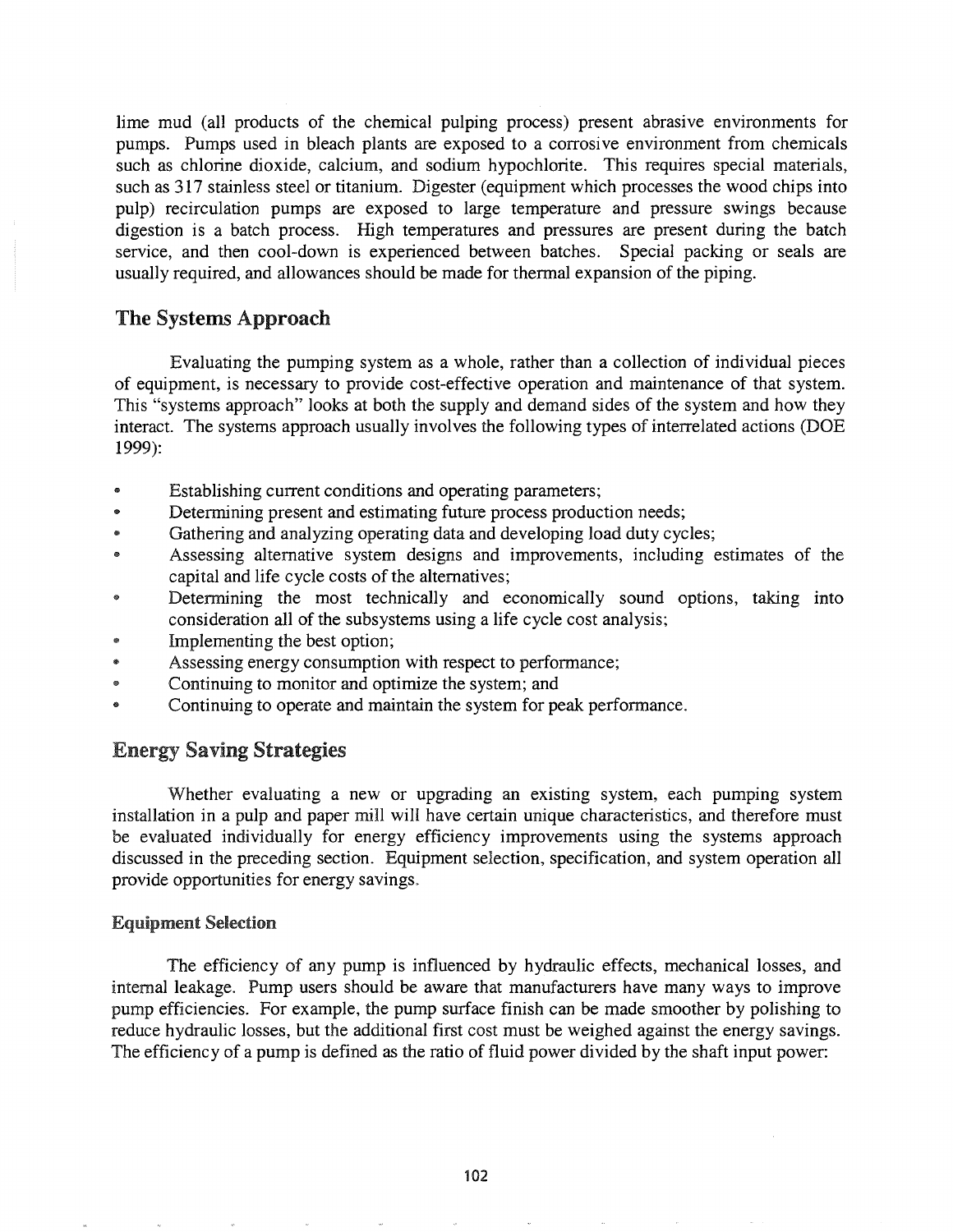$$
\eta_p=\frac{P_f}{P_s}
$$

where fluid power is proportional to the product of the volumetric flow rate, the head (pressure), and the fluid specific weight:

$$
P_f=QH\,\gamma
$$

and shaft input power is the product of the rotational speed and torque:

$$
P_s = \omega T
$$

Another common term is the wire-to-water efficiency, which is a measure of the combined motor and pump efficiency:

$$
\eta_{ww} = \frac{P_f}{P_e} = \frac{QH\gamma}{P_e}
$$

A term useful in application of the systems approach is system efficiency, defined as the efficiency of the pump, motor, and the distribution system:

$$
\eta_{\text{sys}} = \frac{P_f}{P_e} = \frac{QH_s\gamma}{P_e}
$$

The system efficiency simply compares the power output of a system to the power input. The equations above use the following nomenclature:

- $H =$  total head
- $H_s$  = static head
- $Q =$ volumetric flow rate
- $P_e$  = motor input power
- $P_f$  = fluid power
- $P_s$  = shaft power
- $T = torque$
- $\eta_{\rm p}$  = pump efficiency
- $\eta_{sys}$  = overall system efficiency
- $\eta_{ww}$  = wire-to-water efficiency
- $\omega$  = rotational speed
- $\gamma$  = fluid specific weight

One straightforward way to increase the efficiency of a pump system by two to five percentage points is to install a higher efficiency motor. The national Energy Policy Act imposed a minimum efficiency on most general-purpose induction motors sold in the US, effective in October 1997. Motors formerly referred to as "standard efficiency" are no longer sold, and motors generally referred to as "high efficiency" motors are the standard product line available from motor manufacturers. Most manufacturers offer a more efficient model line, often referred to as "premium efficiency" motors, available at an incremental cost. For systems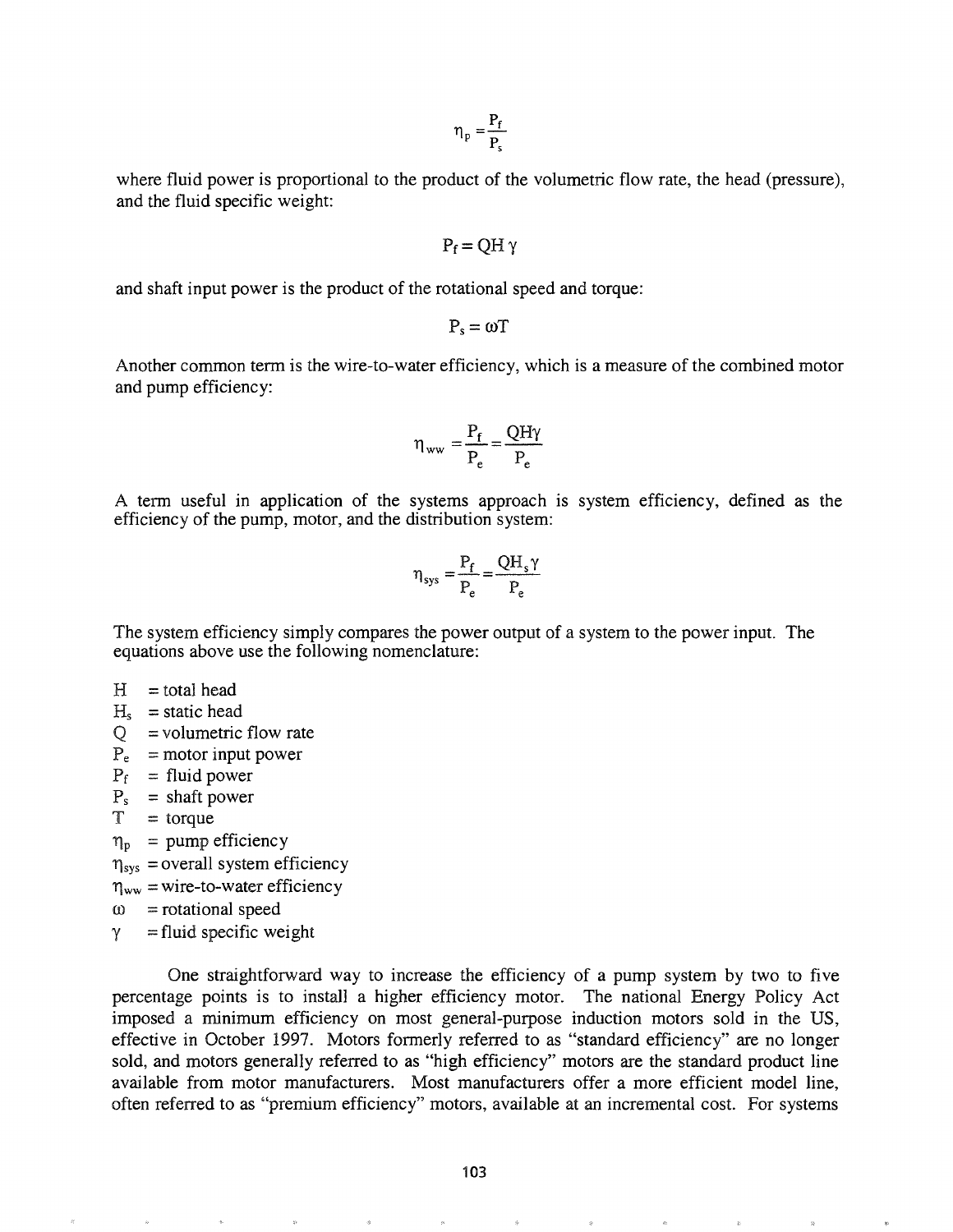with high annual operating hours, as is typical in pulp and paper mills, an economic analysis will often prove that the reduced life cycle costs will justify this initial investment in a premium efficiency motor.

A recent study (DOE 1998) found that only eleven percent of US industrial facilities use written specifications when purchasing a motor, and only two-thirds of those facilities address motor efficiency in their specifications. About 28% of the recent motor purchases in the pulp and paper industry have been energy-efficient, but almost one-half of the mills surveyed had no energy-efficient motors among their motor purchases in the preceding two years.

Motor replacement also offers the opportunity to re-evaluate the system loads. Most facilities simply replace a failed motor with a new motor of equal horsepower, however, approximately 40% of motors in use in industry today are operating at less than 40 percent part load. This presents a good opportunity for "downsizing" - replacing the failed motor with a smaller horsepower motor.

The use of variable frequency drives (VFDs) in mills has increased dramatically in the past few years as a means of reducing energy consumption and demand through speed controL Applications for VFDs will be discussed in a later section, along with several other strategies and techniques that are often economically viable.

#### Pump Specification

Pump specifiers and purchasers are often overly conservative when specifying and selecting pumps. Hallock and Day estimate that over-specifying the flow requirements results in most pulp and paper applications having pumps operating at only 60 to 70% of their BEP (Hallock and Day 1982). Similarly, most pumps in the pulp and paper industry are consuming 10 to 30% more energy than necessary because of excessive throttling brought on by overspecifying pump pressure requirements. Often, a pump is specified for planned future production increases, resulting in the same inefficiencies as being overly conservative. An economic evaluation should be considered in these situations, comparing the costs of inefficiency to the initial cost of a smaller pump, or a multiple pump arrangement.

#### System Operation

The operating condition where a pump has its highest efficiency is referred to as the Best Efficiency Point (BEP). This is best described graphically, as shown in Figure 2, which is the perforrnance curve for a typical centrifugal pump. The performance curve represents the pressure generated by a pump over a range of flow rates, and will vary for each pump model and size. Manufacturers typically provide pump performance curves in their sales literature. Figure 2 also shows the shaft input power in terms of brake horsepower (BHP), plotted with respect to flow rate.

The BEP is the point at which the pump operates most cost-effectively in terms of both energy efficiency and maintenance considerations. For example, operating at a flow rate above the BEP could lead to excessive vibration, noise, and erosion. Operating at reduced flow rates could result in liquid temperature buildup, excessive radial thrust, and recirculation at the impeller suction or discharge (Hydraulic Institute 1994). Thus, operation near the BEP minimizes wear to seals, bearings and other parts. In practice, operators are not able to control a pump consistently at its BEP due to changing demands, but maintaining operation within a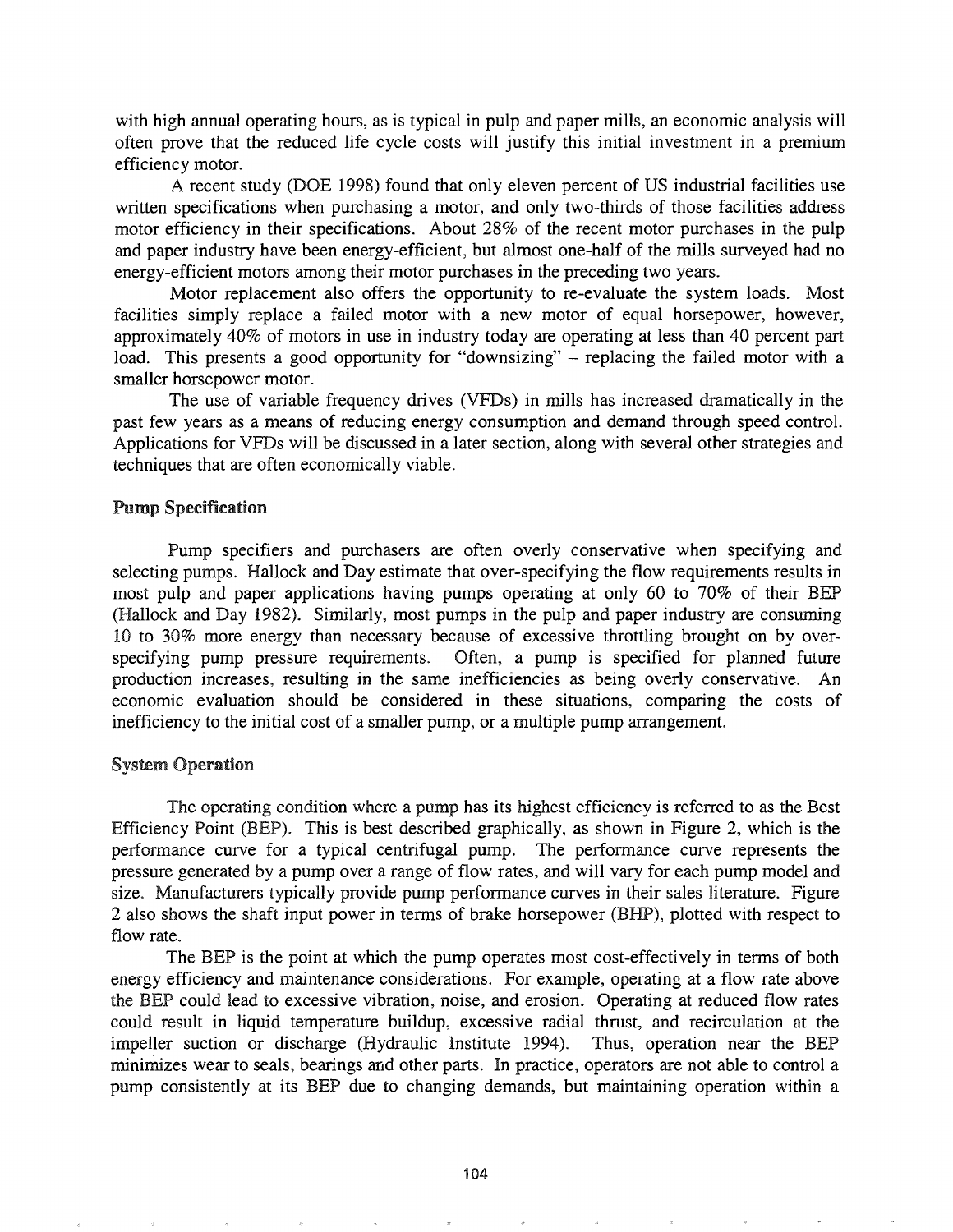

Figure 2. Centrifugal Pump Performance Curve (DOE 1999)

reasonable range of the BEP will lower overall system operating costs (DOE 1999).

Many pumps in operation today are oversized for their applications due to either overly conservative designs or reductions in the system loads. One opportunity for energy reduction in such systems is impeller trimming (see Figure 3). Impeller trimming is the process of machining down the diameter of an impeller. The resulting smaller impeller reduces the tip speed, thereby reducing the flow and pressure generated by the pump. A pump user should consider trimming if the system being evaluated is creating high noise or vibration levels, indicating excessive flow through the pump; or system bypass valves are open, indicating excess flow available to the system.. In addition to energy savings, impeller trimming can reduce maintenance costs through reduced vibration, and reduced wear on piping, valves, and piping supports. Further detail on impeller trimming and other optimization strategies can be found in the US Department of Energy Publication, Improving Pumping System Performance: A Sourcebook for Industry~

Another energy-efficient retrofit opportunity, especially for paper stock pumps, is to replace the pump "stock" impellers with "process" impellers.. The stock impellers have fewer vanes than the optimum number, a design meant to enhance reliability.. However, many stock pumps do not require the less efficient impeller to have high reliability..

The pumping distribution system can offer significant opportunities for efficiency improvements. Larger pipe sizes create less friction for a given flow rate than smaller pipe sizes. The reduced friction loss reduces the pressure requirements, but the larger pipe size incurs an extra initial equipment cost. Proper piping design will also minimize sharp elbows and transitions.. To maximize efficiency, piping configurations must allow the pumped fluid to develop a uniform velocity profile upstream of the pump inlet. This is ideally achieved by a straight length of pipe, or a long radius elbow if space constraints exist..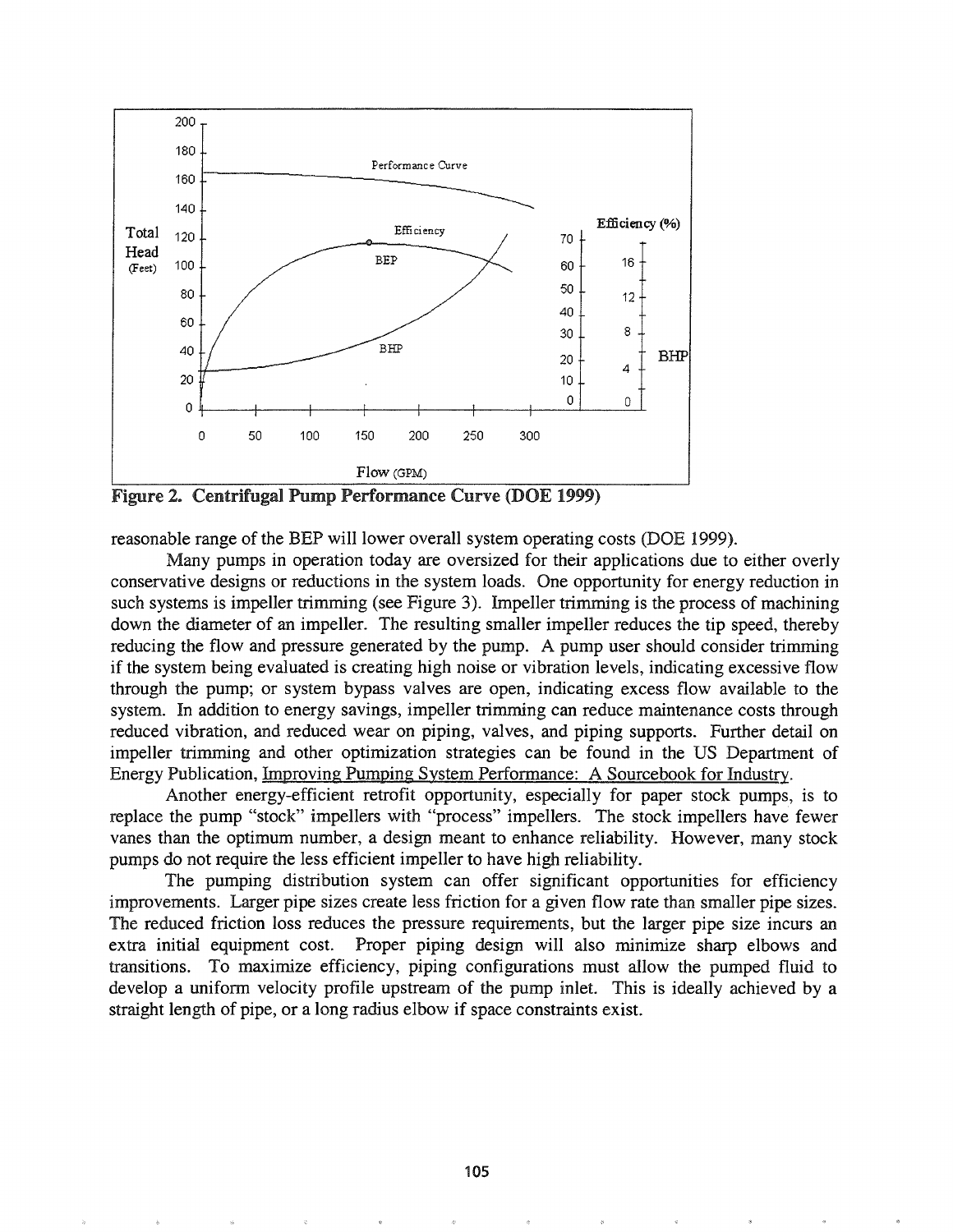

Figure 3. The Effect of Impeller Trimming on Pump Performance (DOE 1999)

Variable load applications. Pumping applications with loads that vary over their duty cycle are usually candidates for energy efficiency optimization. Adjustable speed drives and multiple pump arrangements are usually much more efficient than bypass lines or throttling valves.

The most common type of adjustable speed drive is the variable frequency drive (VFD). VFDs adjust the electrical frequency of the power supplied to a motor to change its rotational speed. Whether or not a VFD is appropriate depends upon the pump performance and system head curves, as explained below. Properly applied, VFDs save energy and lengthen the useful life of the pumping system.

Slowing a pump's speed will reduce the system pressure and flow, and therefore the brake horsepower is reduced and the pump efficiency curve will shift to the left (see Figure 4). More important in most applications, however, are the savings resulting from reduced frictional and/or bypass flow losses. In pumping systems that are primarily frictional (such as closed-loop circulating) systems, the pump affinity laws provide a good indication of the savings potential of varying the pump speed. The affinity laws provide that the flow rate is proportional to the pump speed, the pressure is proportional to the square of the speed, and the shaft power is proportional to the cube of the pump speed. For example, a 20% reduction in pump speed will reduce the flow rate by 20%, but the power consumption will decrease by almost 50%.

However, when there is static head (such as with elevated tanks), the system pressure variation no longer follows the affinity laws because the static head remains constant as the frictional head varies. For this reason, VFDs can cause problems in applications with high static head. The slower speeds can induce vibrations, shaft deflection, or high bearing loads similar to operating a pump at or near its shutoff head conditions. Therefore, to properly apply an adjustable speed drive requires careful analysis of the interdependence between the pump and the system. (Casada 1999)

In addition to the problems at low speeds mentioned above, VFDs may not be appropriate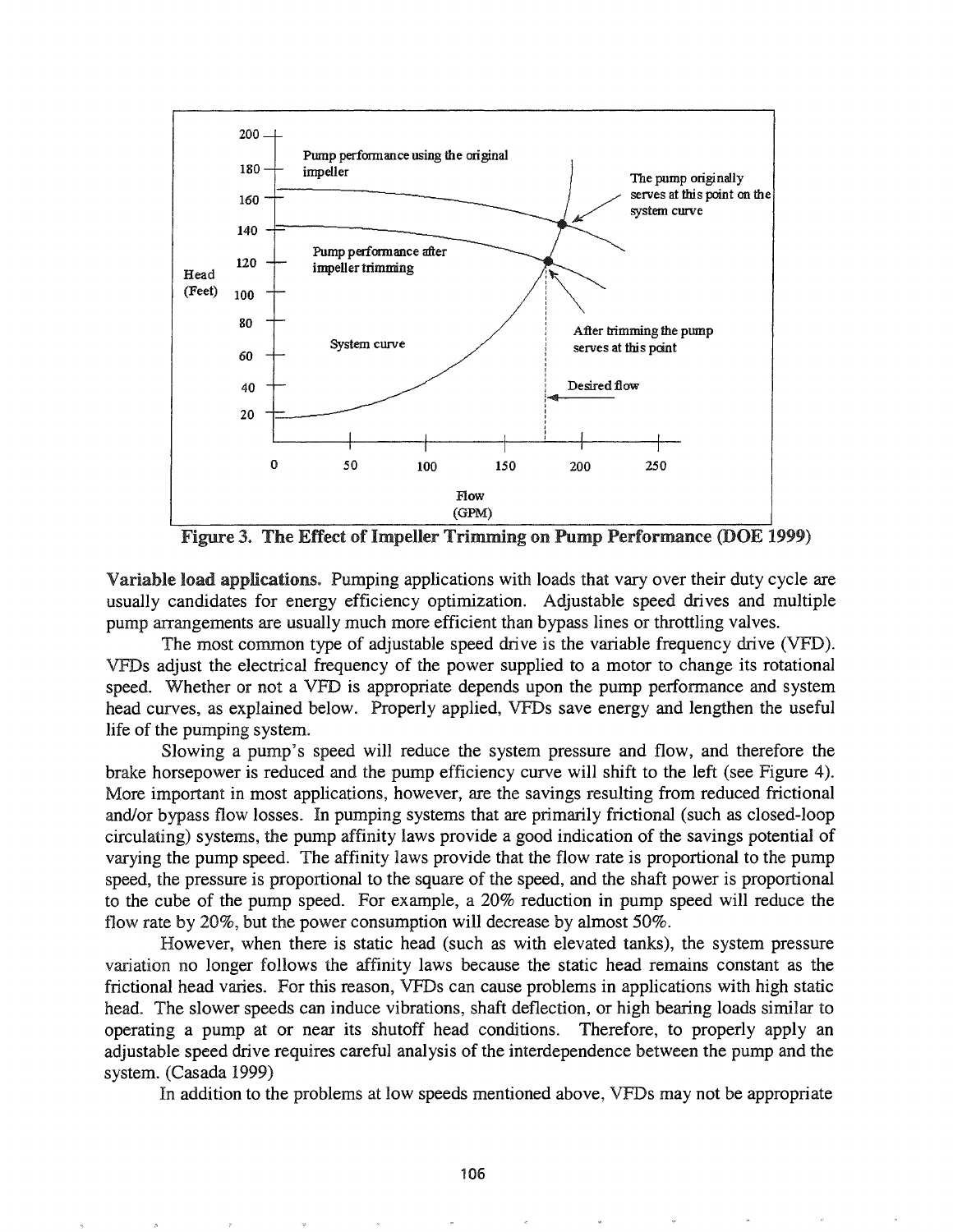

Figure 4. Effect of Speed Reduction on Pump Operating Characteristics (DOE 1999)

for all systems. For example, VFDs do not transmit energy at 100% efficiency; 95% efficiency is typical. Also, the harmonics created by VFDs have been known to affect some electrical systems.

VFDs can often reduce a systems life cycle cost by lowering system maintenance and repair costs. As speed decreases, bearing loads are decreased and shaft deflection is lessened. Pipes and piping supports also are subjected to fewer stresses. Also, the soft start capability of a VFD reduces wear on the pump motor and motor controller.

Black liquor pumps are often candidates for variable speed drives because the black liquor viscosity can vary significantly with relatively minor variation in temperature, thus altering the pressure requirements and pump performance. Variable speed drives are common replacements for throttling valves in fan pumps. In addition to the energy efficiency gains, the variable speed drives offer more precise control and do not transmit the undesirable pressure pulsations typical of throttling valves.

Multiple pump arrangements. In some pumping systems, especially those with high static head requirements, multiple pumps can be operated independently to meet demand changes. This allows each pump to operate more efficiently, improving the overall system efficiency. Multiple pump arrangements also can be used to provide flexibility, redundancy, and an ability to efficiently meet changing system flow needs. Occasionally a pump will serve two functions – recirculating fluid in a storage tank (low head, high volume), while at the same time providing a high-head, low-volume withdrawal. A design using two pumps could reduce the system energy consumption in this instance.

Typically, multiple pumps will all be of the same size and model and will be placed in parallel. Using different pump sizes poses risks from having the largest pump dominate the system and causing the other pumps to operate below their minimum flow ratings. Multi-speed pumps are another option that provides advantages similar to multiple pumps. Systems analysis should include a comparison of the capital costs (and space considerations) of multiple pumps with the energy savings over the life cycle of the equipment.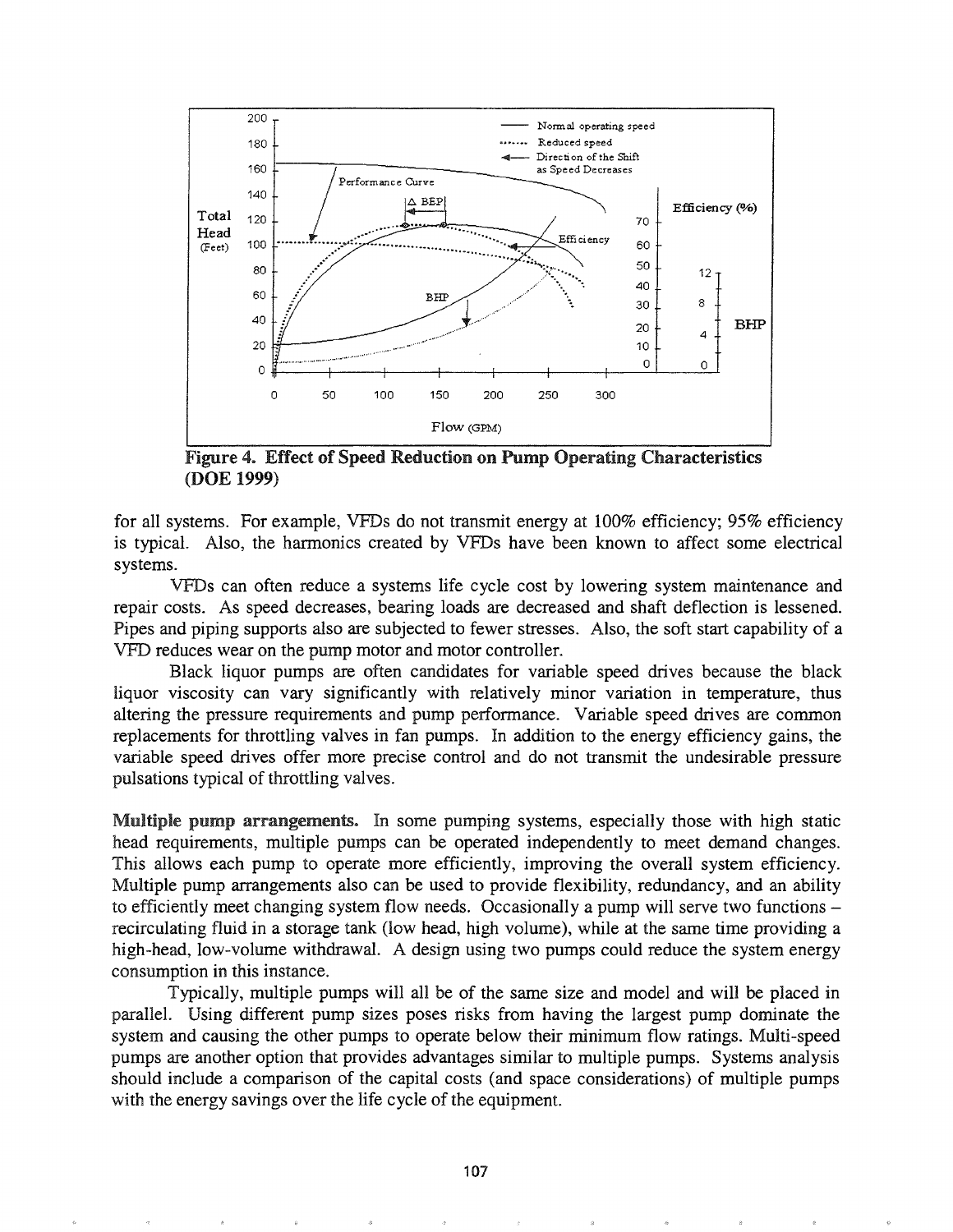## Life Cycle Considerations

The energy savings potential for pumping systems within the pulp and paper industry is estimated at over 6,000 GWhlyear, yet capital expenditures for pumping-related energy efficiency improvement projects are minimal. Many pumping systems in pulp and paper operate around the clock, meaning that any additional initial cost premiums on improved efficiency or reliability can often be recouped in one year or less through reduced energy costs. However, new system purchase decisions and existing system retrofit decisions are usually based upon first costs.

Reduced energy consumption is low priority for mill management and engineering staff, whose interests in pumping systems center around performance and reliability. Energy efficiency improvements in the industry would be more commonplace if a thorough economic analysis was performed for system design and retrofit alternatives, focusing on life cycle costs. The potential pumping system and other motor system energy efficiency savings is equal to 5% of the operating margins within the pulp and paper industry (DOE 1998). Energy cost savings potential for a typical mill are in the range of \$200,000 to \$250,000 for pumping systems alone.

To best quantify and justify system improvements, mill personnel must undertake an analysis of not just energy savings, but also the maintenance savings and other system costs (environmental costs, disposal costs, etc.) over the expected lifetime of the system. Though life cycle cost analysis is proven and mature, it is not currently widely used as a decision-making tool for motor-driven systems such as pumping systems in the pulp and paper industry. Members of the Hydraulic Institute (a trade association of US pump manufacturers), in conjunction with EUROPUMP (a European trade association), hope to alter the decision-making process used by pump users. These two associations are currently working together to develop a Life Cycle Cost Document that will include a methodology to assist pump users in estimating and comparing alternative life cycle costs of ownership for pumping systems. This document and other tools under development are intended to be resources for industrial users of pumping systems, and are expected to be available by mid-2000.

#### Conclusion

Significant opportunities exist to improve the energy efficiency and reduce the life cycle costs of pumping systems in the pulp and paper industry using existing technologies and proven practices. Savings can be optimized by taking a systems approach, which considers the entire process system and the interactions of individual components on other components and on the system. Pulp and paper mills typically have hundreds of pumping systems, with many specialized pump applications. Energy savings opportunities exist through evaluation of each pumping system for operational improvements and careful equipment specification and selection, in particular proper sizing of pumps and piping. Impeller trimming for existing pumps can often make an oversized pump operate more efficiently. Adjustable speed drives can produce significant energy and reliability savings in pulp and paper pumping systems, and variable frequency drives in particular can be used successfully. Better documentation of the energy, maintenance, and reliability savings through life cycle cost analysis can often provide economic justification for energy efficiency improvements.